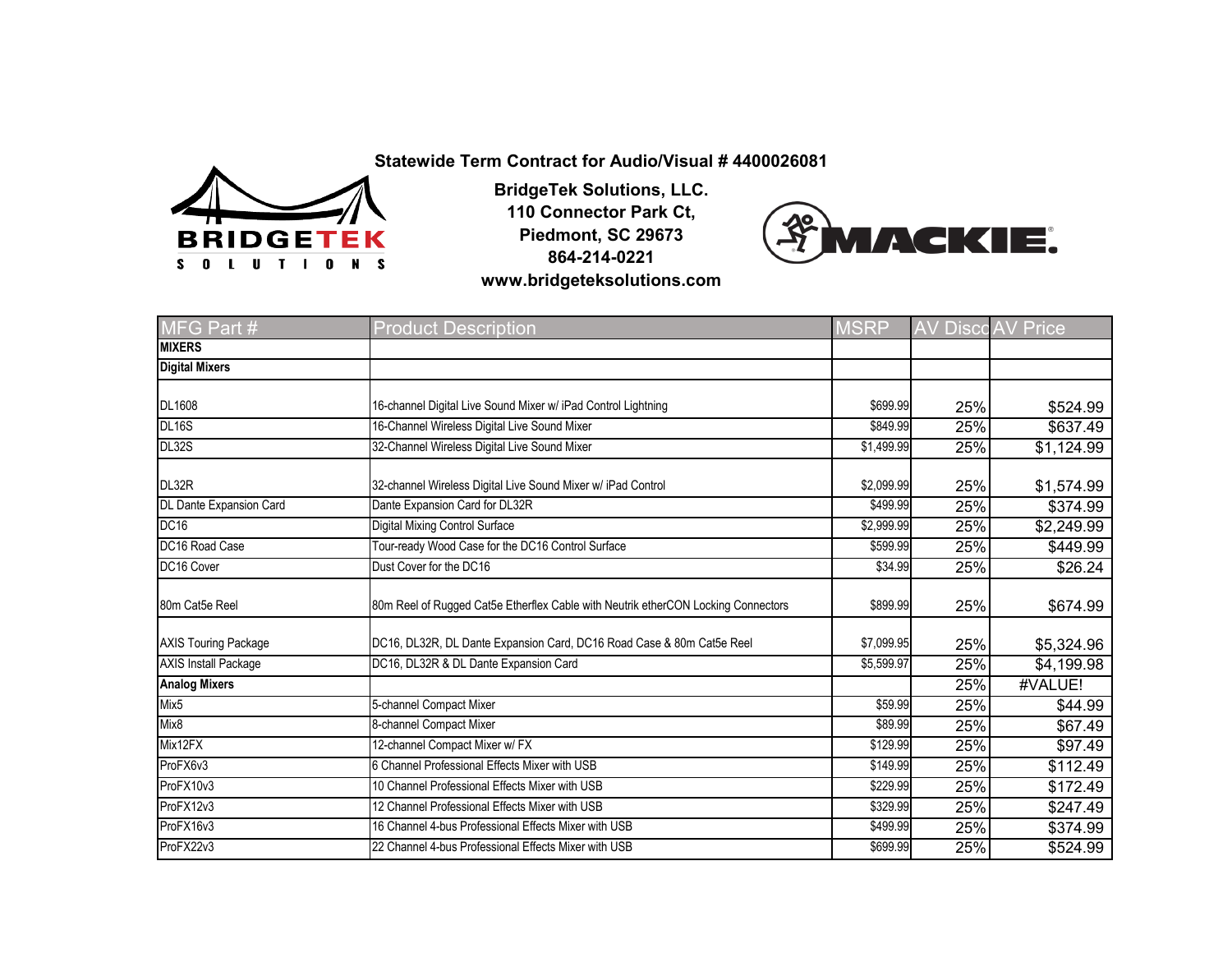| ProFX30v3                   | 30 Channel 4-bus Professional Effects Mixer with USB | \$899.99   | 25% | \$674.99   |
|-----------------------------|------------------------------------------------------|------------|-----|------------|
| 402VLZ4                     | 4-channel Ultra Compact Mixer                        | \$99.99    | 25% | \$74.99    |
| 802VLZ4                     | 8-channel Ultra Compact Mixer                        | \$199.99   | 25% | \$149.99   |
| 1202VLZ4                    | 12-channel Compact Mixer                             | \$299.99   | 25% | \$224.99   |
| 1402VLZ4                    | 14-channel Compact Mixer                             | \$429.99   | 25% | \$322.49   |
| 1642VLZ4                    | 16-channel Compact 4-bus Mixer                       | \$749.99   | 25% | \$562.49   |
| 1604VLZ4                    | 16-channel Compact 4-bus Mixer                       | \$999.99   | 25% | \$749.99   |
| 2404VLZ4                    | 24-channel 4-bus FX Mixer with USB                   | \$1,299.99 | 25% | \$974.99   |
| 3204VLZ4                    | 32-channel 4-bus FX Mixer with USB                   | \$1,499.99 | 25% | \$1,124.99 |
| ONYX8                       | 8-Channel Premium Analog Mixer with Multi-Track USB  | \$499.99   | 25% | \$374.99   |
| ONYX12                      | 12-Channel Premium Analog Mixer with Multi-Track USB | \$599.99   | 25% | \$449.99   |
| ONYX16                      | 16-Channel Premium Analog Mixer with Multi-Track USB | \$699.99   | 25% | \$524.99   |
| ONYX24                      | 24-Channel Premium Analog Mixer with Multi-Track USB | \$899.99   | 25% | \$674.99   |
|                             |                                                      |            | 25% | #VALUE!    |
| <b>Powered Mixers</b>       |                                                      |            | 25% | #VALUE!    |
| <b>PPM608</b>               | 8-channel Powered Mixer w/ Effects (1000W)           | \$799.99   | 25% | \$599.99   |
| <b>PPM1008</b>              | 8-channel Powered Mixer w/ Effects (1600W)           | \$999.99   | 25% | \$749.99   |
| PPM1012                     | 12-channel Powered Desktop Mixer w/ Effects (1600W)  | \$1,199.99 | 25% | \$899.99   |
|                             |                                                      |            | 25% | #VALUE!    |
| <b>PORTABLE PA</b>          |                                                      |            | 25% | #VALUE!    |
| FreePlay LIVE               | 150W Personal PA w/ Bluetooth                        | \$449.99   | 25% | \$337.49   |
| <b>SRM-Flex</b>             | SRM-Flex Portable Column PA System                   | \$799.99   | 25% | \$599.99   |
|                             |                                                      |            | 25% | #VALUE!    |
| <b>LOUDSPEAKERS</b>         |                                                      |            | 25% | #VALUE!    |
| <b>Powered Loudspeakers</b> |                                                      |            | 25% | #VALUE!    |
| Thump12A                    | 12" Powered Loudspeaker                              | \$299.99   | 25% | \$224.99   |
| Thump15A                    | 15" Powered Loudspeaker                              | \$349.99   | 25% | \$262.49   |
| Thump12BST                  | 12" Advanced Powered Loudspeaker                     | \$399.99   | 25% | \$299.99   |
| Thump15BST                  | 15" Advanced Powered Loudspeaker                     | \$499.99   | 25% | \$374.99   |
| Thump18S                    | 1200W 18" Powered Subwoofer                          | \$699.99   | 25% | \$524.99   |
| <b>SRM150</b>               | 5.25" Compact Powered PA System                      | \$279.99   | 25% | \$209.99   |
| <b>SRM350v3</b>             | 1000W High-Definition Portable Powered Loudspeaker   | \$449.99   | 25% | \$337.49   |
| <b>SRM450v3</b>             | 1000W High-Definition Portable Powered Loudspeaker   | \$549.99   | 25% | \$412.49   |
| <b>SRM550</b>               | 1600W 12" High-Definition Powered Loudspeaker        | \$649.99   | 25% | \$487.49   |
| <b>SRM650</b>               | 1600W 15" High-Definition Powered Loudspeaker        | \$749.99   | 25% | \$562.49   |
| <b>SRM1850</b>              | 1600W 18" Powered Subwoofer                          | \$999.99   | 25% | \$749.99   |
| SRM210 V-Class              | 10" 2000W High-Performance Powered Loudspeaker       | \$699.99   | 25% | \$524.99   |
| SRM212 V-Class              | 12" 2000W High-Performance Powered Loudspeaker       | \$799.99   | 25% | \$599.99   |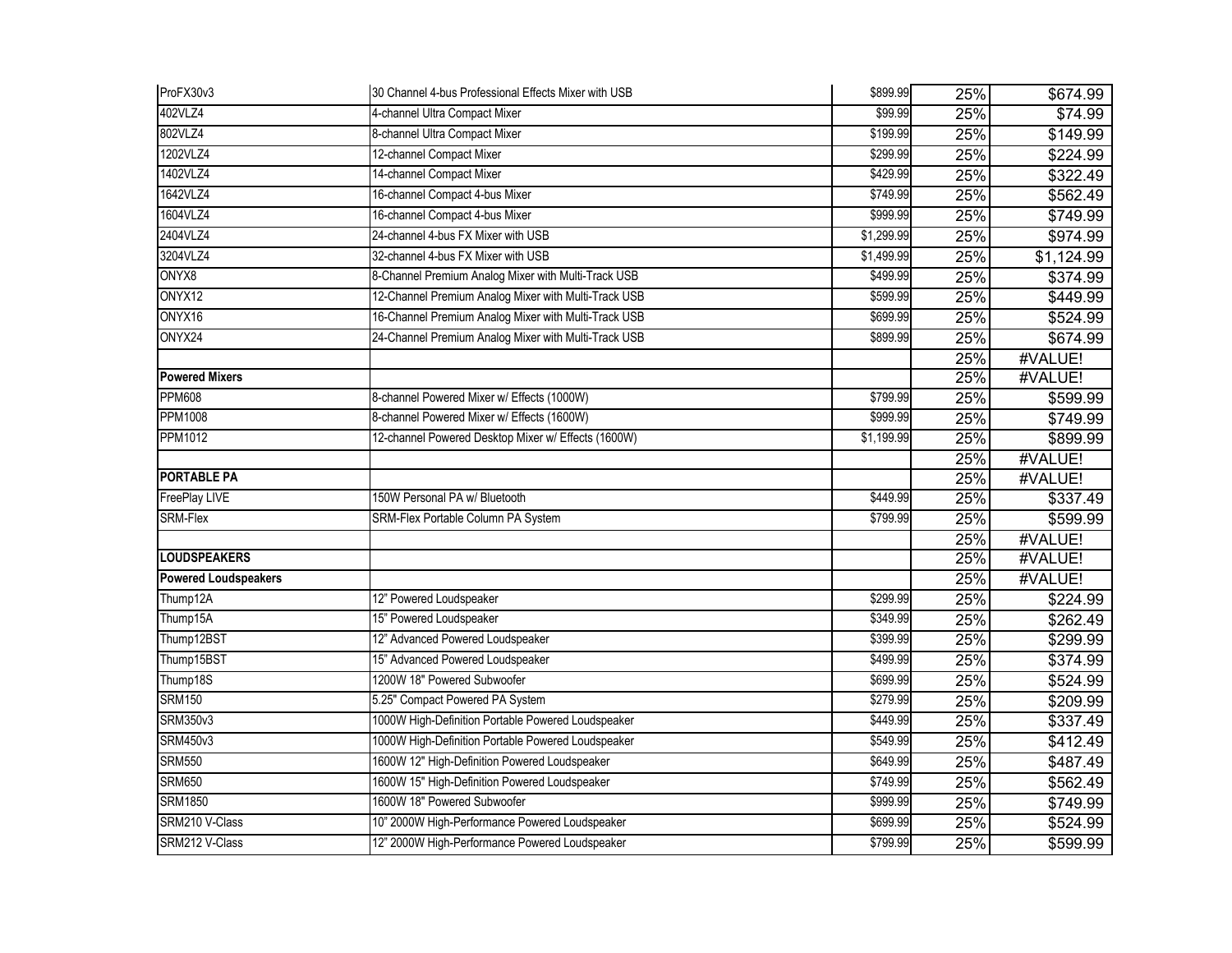| SRM215 V-Class              | 15" 2000W High-Performance Powered Loudspeaker                                                  | \$899.99   | 25% | \$674.99   |
|-----------------------------|-------------------------------------------------------------------------------------------------|------------|-----|------------|
| <b>SRT210</b>               | 10" 1600W Professional Powered Loudspeaker                                                      | \$499.99   | 25% | \$374.99   |
| <b>SRT212</b>               | 12" 1600W Professional Powered Loudspeaker                                                      | \$599.99   | 25% | \$449.99   |
| <b>SRT215</b>               | 15" 1600W Professional Powered Loudspeaker                                                      | \$699.99   | 25% | \$524.99   |
| <b>SR18S</b>                | 18" 1600W Professional Powered Subwoofer                                                        | \$799.99   | 25% | \$599.99   |
| DLM8                        | 2000W 8" Powered Loudspeaker                                                                    | \$799.99   | 25% | \$599.99   |
| DLM12                       | 2000W 12" Powered Loudspeaker                                                                   | \$949.99   | 25% | \$712.49   |
| DLM12S                      | 2000W 12" Powered Subwoofer                                                                     | \$1,099.99 | 25% | \$824.99   |
| <b>DRM212</b>               | 1600W 12" Professional Powered Loudspeaker                                                      | \$799.99   | 25% | \$599.99   |
| <b>DRM215</b>               | 1600W 15" Professional Powered Loudspeaker                                                      | \$899.99   | 25% | \$674.99   |
| <b>DRM315</b>               | 2300W 15" 3-way Professional Powered Loudspeaker                                                | \$1,199.99 | 25% | \$899.99   |
| DRM12A                      | 2000W 12" Arrayable Powered Loudspeaker                                                         | \$1,699.99 | 25% | \$1,274.99 |
| DRM18S                      | 2000W 18" Professional Powered Subwoofer                                                        | \$1,199.99 | 25% | \$899.99   |
| <b>Passive Loudspeakers</b> |                                                                                                 |            | 25% | #VALUE!    |
| C <sub>200</sub>            | 10" 2-way Compact Passive SR Loudspeaker                                                        | \$219.99   | 25% | \$164.99   |
| C300z                       | 12" 2-way Compact Passive SR Loudspeaker                                                        | \$379.99   | 25% | \$284.99   |
| <b>DRM212-P</b>             | 12" Professional Passive Loudspeaker                                                            | \$549.99   | 25% | \$412.49   |
| <b>DRM215-P</b>             | 15" Professional Passive Loudspeaker                                                            | \$599.99   | 25% | \$449.99   |
| <b>DRM315-P</b>             | 15" 3-way Professional Passive Loudspeaker                                                      | \$999.99   | 25% | \$749.99   |
| DRM12A-P                    | 12" Arrayable Passive Loudspeaker                                                               | \$1,299.99 | 25% | \$974.99   |
| DRM18S-P                    | 18" Professional Passive Subwoofer                                                              | \$699.99   | 25% | \$524.99   |
| <b>POWER AMPLIFIERS</b>     |                                                                                                 |            | 25% | #VALUE!    |
| MX2500                      | 2500W Professional Power Amplifier                                                              |            | 25% | #VALUE!    |
| MX3500                      | 3500W Professional Power Amplifier                                                              |            | 25% | #VALUE!    |
|                             |                                                                                                 |            | 25% | #VALUE!    |
| <b>PROCESSORS</b>           |                                                                                                 |            | 25% | #VALUE!    |
| SP260                       | 2x6 Loudspeaker System Processor                                                                | \$599.99   | 25% | \$449.99   |
|                             |                                                                                                 |            | 25% | #VALUE!    |
| <b>BUNDLES</b>              |                                                                                                 |            | 25% | #VALUE!    |
| <b>Creator Bundle</b>       | Content creation bundle with CR3-X monitors, EM-USB condenser mic, and MC-100<br>headphones     | \$249.99   | 25% | \$187.49   |
|                             |                                                                                                 |            |     |            |
|                             | Performance bundle with ProFX6v3 effects mixer with USB, two EM-89D dynamic mics and MC-<br>100 |            |     |            |
| Performer Bundle            | headphones                                                                                      | \$299.99   | 25% | \$224.99   |
|                             | Recording bundle with Onyx Producer interface, EM89D dynamic mic, EM91C condenser mic           |            |     |            |
| Producer Bundle             | and MC-<br>100 headphones.                                                                      | \$299.99   | 25% | \$224.99   |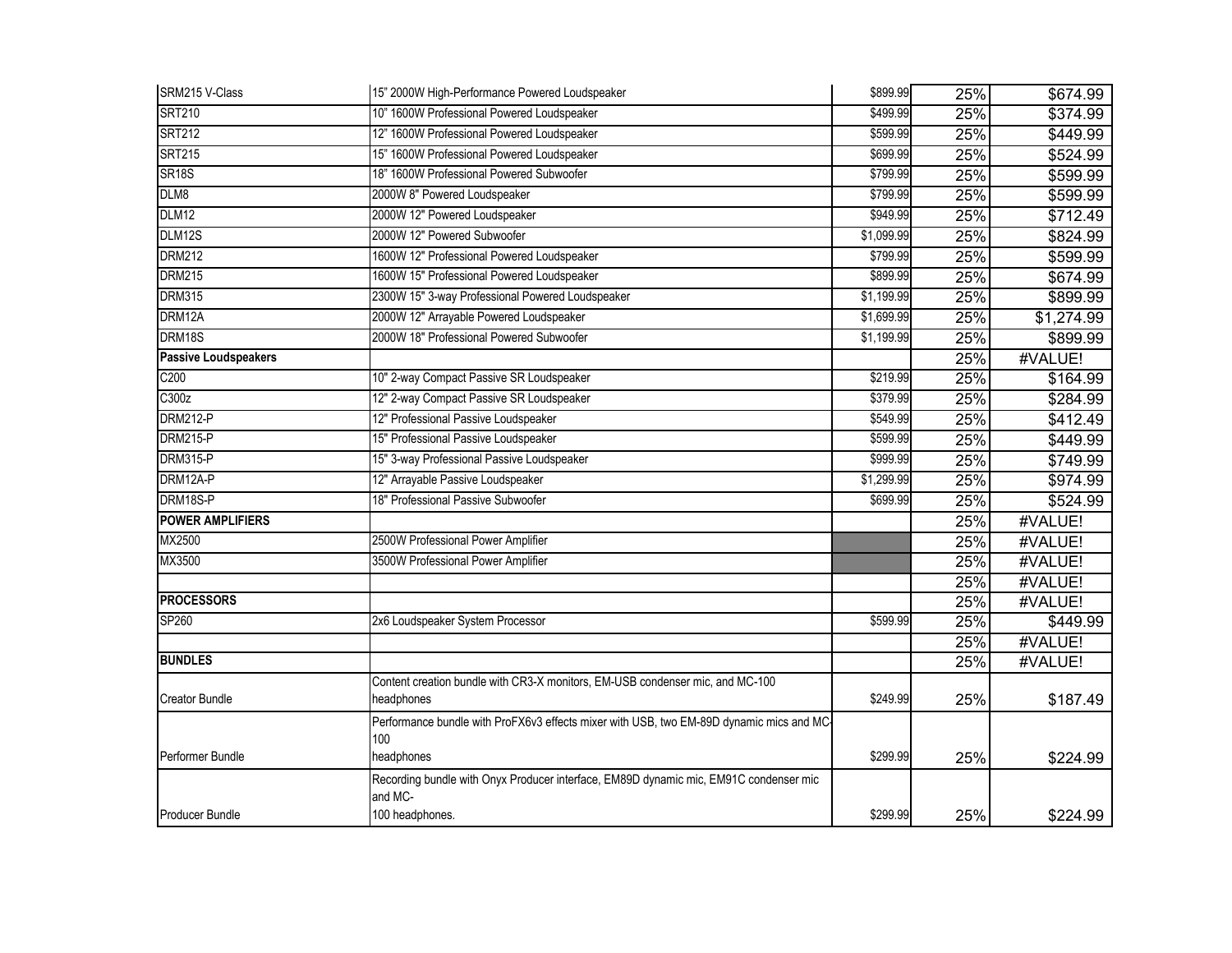|                                         | Studio bundle with CR3-X monitors, Big Knob Studio monitor controller/interface, EM89D |            |     |          |
|-----------------------------------------|----------------------------------------------------------------------------------------|------------|-----|----------|
| Studio Bundle                           | dynamic mic,<br>EM91C condenser mic and MC-100 headphones.                             | \$499.99   | 25% | \$374.99 |
| <b>RECORDING</b>                        |                                                                                        |            | 25% | #VALUE!  |
| <b>Studio Monitors</b>                  |                                                                                        |            | 25% | #VALUE!  |
| CR3-X (Pair)                            | 3" Multimedia Monitors (Pair)                                                          | \$99.99    | 25% | \$74.99  |
| CR3-XBT (Pair)                          | 3" Multimedia Monitors with Bluetooth® (Pair)                                          | \$119.99   | 25% | \$89.99  |
| CR4-X (Pair)                            | 4" Multimedia Monitors (Pair)                                                          | \$149.99   | 25% | \$112.49 |
| CR4-XBT (Pair)                          | 4" Multimedia Monitors with Bluetooth® (Pair)                                          | \$169.99   | 25% | \$127.49 |
| CR5-X (Pair)                            | 5" Multimedia Monitors (Pair)                                                          | \$199.99   | 25% | \$149.99 |
| CR5-XBT (Pair)                          | 5" Multimedia Monitors with Bluetooth® (Pair)                                          | \$219.99   | 25% | \$164.99 |
| CR8-XBT (Pair)                          | 8" Multimedia Monitors with Bluetooth® (Pair)                                          | \$349.99   | 25% | \$262.49 |
|                                         | 8" Multimedia Subwoofer with Bluetooth®                                                |            |     |          |
| CR8S-XBT                                | and CRDV                                                                               | \$199.99   | 25% | \$149.99 |
| <b>MR524</b>                            | 5" Powered Studio Monitor                                                              | \$169.99   | 25% | \$127.49 |
| <b>MR624</b>                            | 6.5" Powered Studio Monitor                                                            | \$219.99   | 25% | \$164.99 |
| MR824                                   | 8" Powered Studio Monitor                                                              | \$269.99   | 25% | \$202.49 |
| MRS10                                   | 10" Powered Studio Subwoofer                                                           | \$439.99   | 25% | \$329.99 |
| <b>HR624mk2</b>                         | 6" 2-way High Resolution Studio Monitor                                                | \$599.99   | 25% | \$449.99 |
| <b>HR824mk2</b>                         | 8" 2-way High Resolution Studio Monitor                                                | \$799.99   | 25% | \$599.99 |
| <b>Monitor Controllers   Interfaces</b> |                                                                                        |            | 25% | #VALUE!  |
| <b>Big Knob Passive</b>                 | Passive 2x2 Studio Monitor Controller                                                  | \$69.99    | 25% | \$52.49  |
| <b>Big Knob Studio</b>                  | 3x2 Studio Monitor Controller   192kHz USB I/O                                         | \$249.99   | 25% | \$187.49 |
| Big Knob Studio+                        | 4x3 Studio Monitor Controller   192kHz USB I/O                                         | \$349.99   | 25% | \$262.49 |
| <b>Audio Interfaces</b>                 |                                                                                        |            | 25% | #VALUE!  |
| Onyx Artist 1.2                         | 2x2 USB Audio Interface                                                                | \$129.99   | 25% | \$97.49  |
| Onyx Producer 2.2                       | 2x2 USB Audio Interface with MIDI                                                      | \$179.99   | 25% | \$134.99 |
| <b>Control Surfaces</b>                 |                                                                                        |            | 25% | #VALUE!  |
| <b>MCU Pro</b>                          | 8-channel Control Surface with USB                                                     | \$1,299.99 | 25% | \$974.99 |
| <b>MC Extender Pro</b>                  | 8-channel Control Surface Extension                                                    | \$899.99   | 25% | \$674.99 |
|                                         |                                                                                        |            | 25% | #VALUE!  |
| <b>AUDIO TOOLS</b>                      |                                                                                        |            | 25% | #VALUE!  |
| <b>Direct Boxes</b>                     |                                                                                        |            | 25% | #VALUE!  |
| MDB-1P                                  | Passive Direct Box                                                                     | \$59.99    | 25% | \$44.99  |
| MDB-2P                                  | <b>Stereo Passive Direct Box</b>                                                       | \$69.99    | 25% | \$52.49  |
| MDB-1A                                  | <b>Active Direct Box</b>                                                               | \$69.99    | 25% | \$52.49  |
| <b>MDB-USB</b>                          | Stereo Direct Box                                                                      | \$169.99   | 25% | \$127.49 |
| <b>Other Tools</b>                      |                                                                                        |            | 25% | #VALUE!  |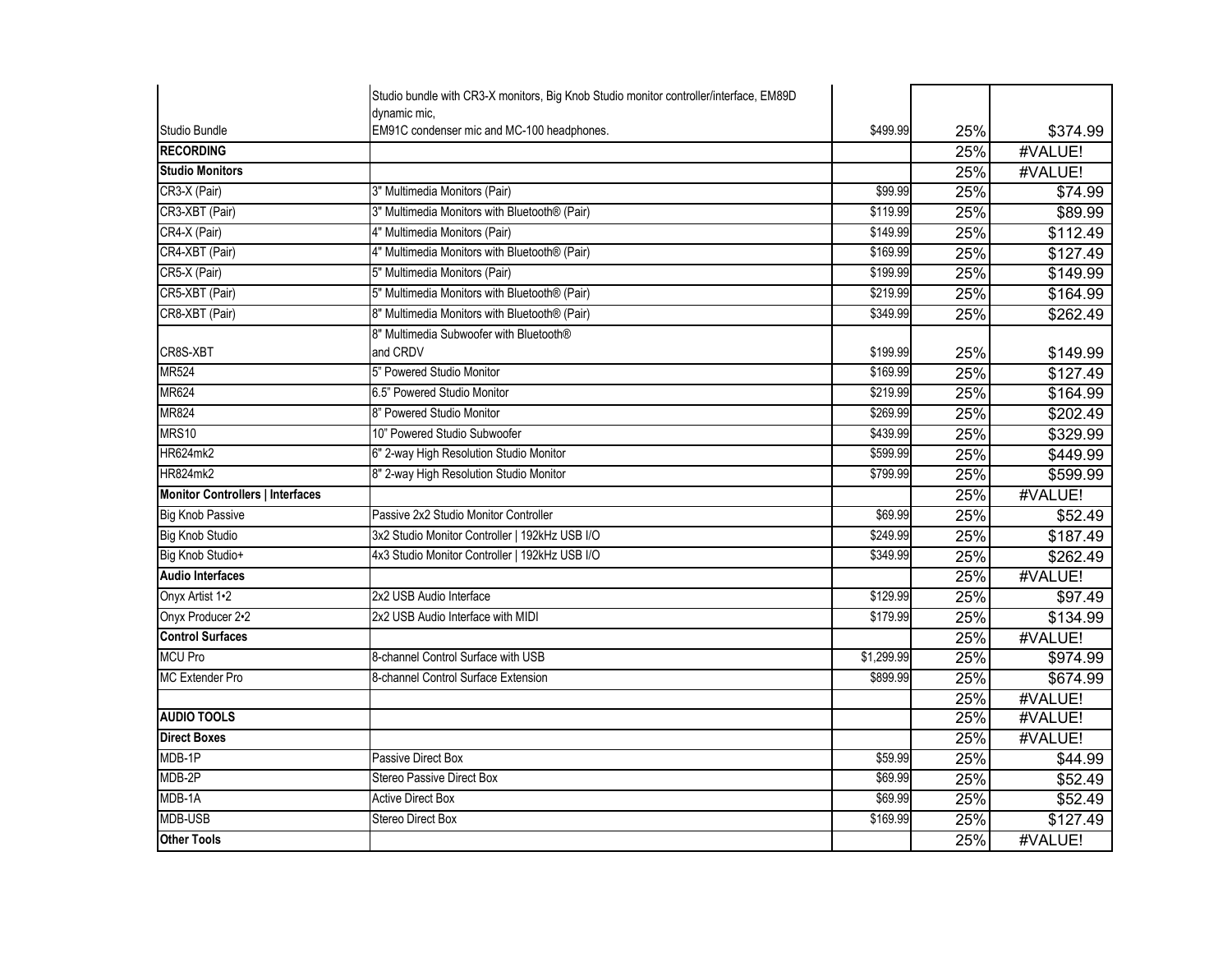| M48                         | 48v Power Supply                                                           | \$59.99  | 25%        | \$44.99             |
|-----------------------------|----------------------------------------------------------------------------|----------|------------|---------------------|
| MTest-1                     | Cable Tester                                                               | \$34.99  | 25%        | \$26.24             |
|                             |                                                                            |          | 25%        | #VALUE!             |
| <b>IN-EAR MONITORS</b>      |                                                                            |          | 25%        | #VALUE!             |
| MP-120                      | Single Dynamic Driver Professional In-Ear Monitors                         | \$99.99  | 25%        | \$74.99             |
| MP-220                      | Dual Dynamic Driver Professional In-Ear Monitors                           | \$149.99 | 25%        | \$112.49            |
| MP-240                      | Dual Hybrid Driver Professional In-Ear Monitors                            | \$199.99 | 25%        | \$149.99            |
| MP-320                      | Triple Dynamic Driver Professional In-Ear Monitors                         | \$299.99 | 25%        | \$224.99            |
| MP-360                      | Triple Balanced Armature Professional In-Ear Monitors                      | \$399.99 | 25%        | \$299.99            |
| MP-460                      | Quad Balanced Armature Professional In-Ear Monitors                        | \$499.99 | 25%        | \$374.99            |
| MP-BTA                      | <b>Bluetooth Adapter</b>                                                   | \$99.99  | 25%        | \$74.99             |
| <b>MP-120 BTA</b>           | Single Dynamic Driver Professional In-Ear Monitors with Bluetooth® Adapter | \$149.99 | 25%        | \$112.49            |
| <b>MP-220 BTA</b>           | Dual Dynamic Driver Professional In-Ear Monitors with Bluetooth® Adapter   | \$199.99 | 25%        | \$149.99            |
| <b>MP-240 BTA</b>           | Dual Hybrid Driver Professional In-Ear Monitors with Bluetooth® Adapter    | \$249.99 | 25%        | \$187.49            |
| <b>EARPHONES</b>            |                                                                            |          | 25%        | #VALUE!             |
| <b>CR-BUDS</b>              |                                                                            | \$19.99  | 25%        | #VALUE!             |
|                             | High Performance Earphones with Mic and Control                            |          | 25%        | \$14.99             |
| CR-BUDS+                    | Professional Fit Earphones with Mic and Control                            | \$39.99  | 25%        | 329.99              |
| <b>HEADPHONES</b>           |                                                                            |          | 25%<br>25% | #VALUE!<br>#VALUE!  |
| MC-100                      | MC-100 Professional Headphones                                             | \$29.99  |            |                     |
| MC-150                      | MC-150 Professional Closed-Back Headphones                                 | \$69.99  | 25%<br>25% | \$22.49             |
| MC-250                      | MC-250 Professional Closed-Back Headphones                                 | \$99.99  | 25%        | \$52.49             |
| MC-350                      | MC-350 Professional Closed-Back Headphones                                 | \$199.99 | 25%        | \$74.99             |
| MC-450                      | MC-450 Professional Open-Back Headphones                                   | \$299.99 |            | \$149.99            |
|                             |                                                                            |          | 25%        | \$224.99            |
| <b>HEADPHONE AMPLIFIERS</b> |                                                                            |          | 25%<br>25% | #VALUE!<br>#VALUE!  |
| $HM-4$                      | 4-Way Headphone Amplifier                                                  | \$39.99  | 25%        | \$29.99             |
| HM-400                      | 4-Channel Headphone Amplifier                                              | \$179.99 | 25%        | \$134.99            |
| HM-800                      | 8-Channel Headphone Amplifier                                              | \$239.99 | 25%        | \$179.99            |
|                             |                                                                            |          | 25%        | #VALUE!             |
| <b>MICROPHONES</b>          |                                                                            |          | 25%        | #VALUE!             |
| <b>EM-89D</b>               | EM-89D Dynamic Vocal Microphone                                            | \$49.99  | 25%        | $\overline{$}37.49$ |
| <b>EM-91C</b>               | EM-91C Large-Diaphragm Condenser Microphone                                | \$59.99  | 25%        | \$44.99             |
| EM-USB                      | EM-USB USB Condenser Microphone                                            | \$99.99  | 25%        | \$74.99             |
| EM-91CU                     | EM-91CU USB Condenser Microphone                                           | \$49.99  | 25%        | \$37.49             |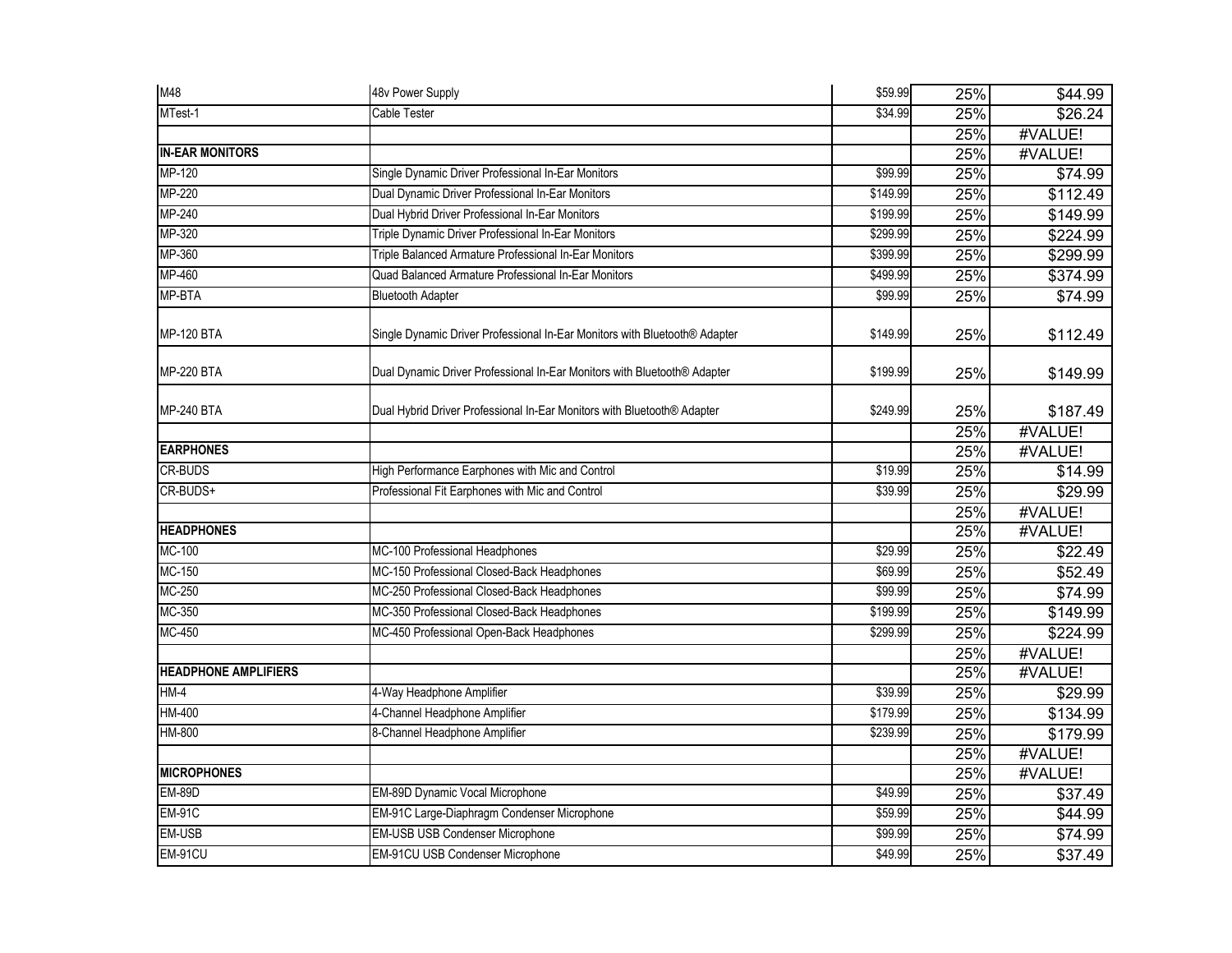| <b>CARBON</b>                        | <b>CARBON Premium USB Condenser Microphone</b>                          | \$149.99   | 25% | \$112.49   |
|--------------------------------------|-------------------------------------------------------------------------|------------|-----|------------|
| <b>CHROMIUM</b>                      | CHROMIUM Premium USB Condenser Microphone with Built-in 2-Channel Mixer | \$199.99   | 25% | \$149.99   |
| <b>DB-100</b>                        | DB-100 Desktop Microphone Boom Arm                                      | \$79.99    | 25% | \$59.99    |
| PF-100                               | PF-100 Pop Screen for ELEMENT Series Microphones                        | \$14.99    | 25% | \$11.24    |
|                                      |                                                                         |            | 25% | #VALUE!    |
| <b>ACCESSORIES</b>                   |                                                                         |            | 25% | #VALUE!    |
| <b>Loudspeaker Poles and Flyware</b> |                                                                         |            | 25% | #VALUE!    |
| <b>SPM200</b>                        | Speaker Pole for Thump18S and SRM1850                                   | \$39.99    | 25% | \$29.99    |
| <b>SPM300</b>                        | Speaker Pole for DLM12S                                                 | \$44.99    | 25% | \$33.74    |
| <b>SPM400</b>                        | M20 Threaded Speaker Pole for DRM18S Active & Passive                   | \$49.99    | 25% | \$37.49    |
| T100                                 | Mackie Loudspeaker Tripod Stand                                         | \$49.99    | 25% | \$37.49    |
| <b>SWM300</b>                        | Wall Mount Kit for DLM12 & DLM8                                         | \$99.99    | 25% | \$74.99    |
| PA-A1                                | Eyebolt Kit for SRM450, C300z & Thump BST                               | \$47.99    | 25% | \$35.99    |
| PA-A2                                | Eyebolt Kit for SRM V-CLASS, DRM Series, SRM550, SRM650 & SRM750        | \$47.99    | 25% | \$35.99    |
| PA-A3                                | Eyebolt Kit for DLM12 & DLM8                                            | \$47.99    | 25% | \$35.99    |
| SRM350 / C200 Bracket                | Hanging Bracket Kit for SRM350 & C200                                   | \$47.99    | 25% | \$35.99    |
| FB100                                | Flybar for DRM12A (&-P) and DRM18S (&-P)                                | \$1,399.99 | 25% | \$1,049.99 |
| FKDRM18S                             | Flyware Kit for DRM18S Active & Passive, (FB100 Required)               | \$199.99   | 25% | \$149.99   |
| <b>CK100</b>                         | Mackie Subwoofer Caster Kit (for DRM18S Active & Passive)               | \$89.99    | 25% | \$67.49    |
| <b>Loudspeaker Bags and Covers</b>   |                                                                         |            | 25% | #VALUE!    |
| FreePlay LIVE Bag                    | FreePlay Live Portable PA Bag                                           | \$69.99    | 25% | \$52.49    |
| SRM Flex Carry and Cover Kit         | SRM Flex Carry and Cover Kit                                            | \$69.99    | 25% | \$52.49    |
| Thump12A/BST Bag                     | Speaker Bag for Thump12A & Thump12BST                                   | \$69.99    | 25% | \$52.49    |
| Thump12A/BST Rolling Bag             | Rolling Speaker Bag for Thump12A & Thump12BST                           | \$139.99   | 25% | \$104.99   |
| Thump15A/BST Bag                     | Speaker Bag for Thump15A & Thump15BST                                   | \$74.99    | 25% | \$56.24    |
| Thump15A/BST Rolling Bag             | Rolling Speaker Bag for Thump15A & Thump15BST                           | \$149.99   | 25% | \$112.49   |
| Thump18S Cover                       | Speaker Cover for Thump18S                                              | \$99.99    | 25% | \$74.99    |
| SRM150 Bag                           | Speaker Bag for SRM150                                                  | \$49.99    | 25% | \$37.49    |
| SRM350 / C200 Bag                    | Speaker Bag for SRM350 & C200                                           | \$79.99    | 25% | \$59.99    |
| SRM450 / C300z Bag                   | Speaker Bag for SRM450 & C300z                                          | \$84.99    | 25% | \$63.74    |
| SRM550 Cover                         | Speaker Cover for SRM550                                                | \$84.99    | 25% | \$63.74    |
| SRM650 Cover                         | Speaker Cover for SRM650                                                | \$89.99    | 25% | \$67.49    |
| SRM1850 Cover                        | Speaker Cover for SRM1850                                               | \$89.99    | 25% | \$67.49    |
| SRM210 Cover                         | Speaker Cover for SRM210 V-Class                                        | \$69.99    | 25% | \$52.49    |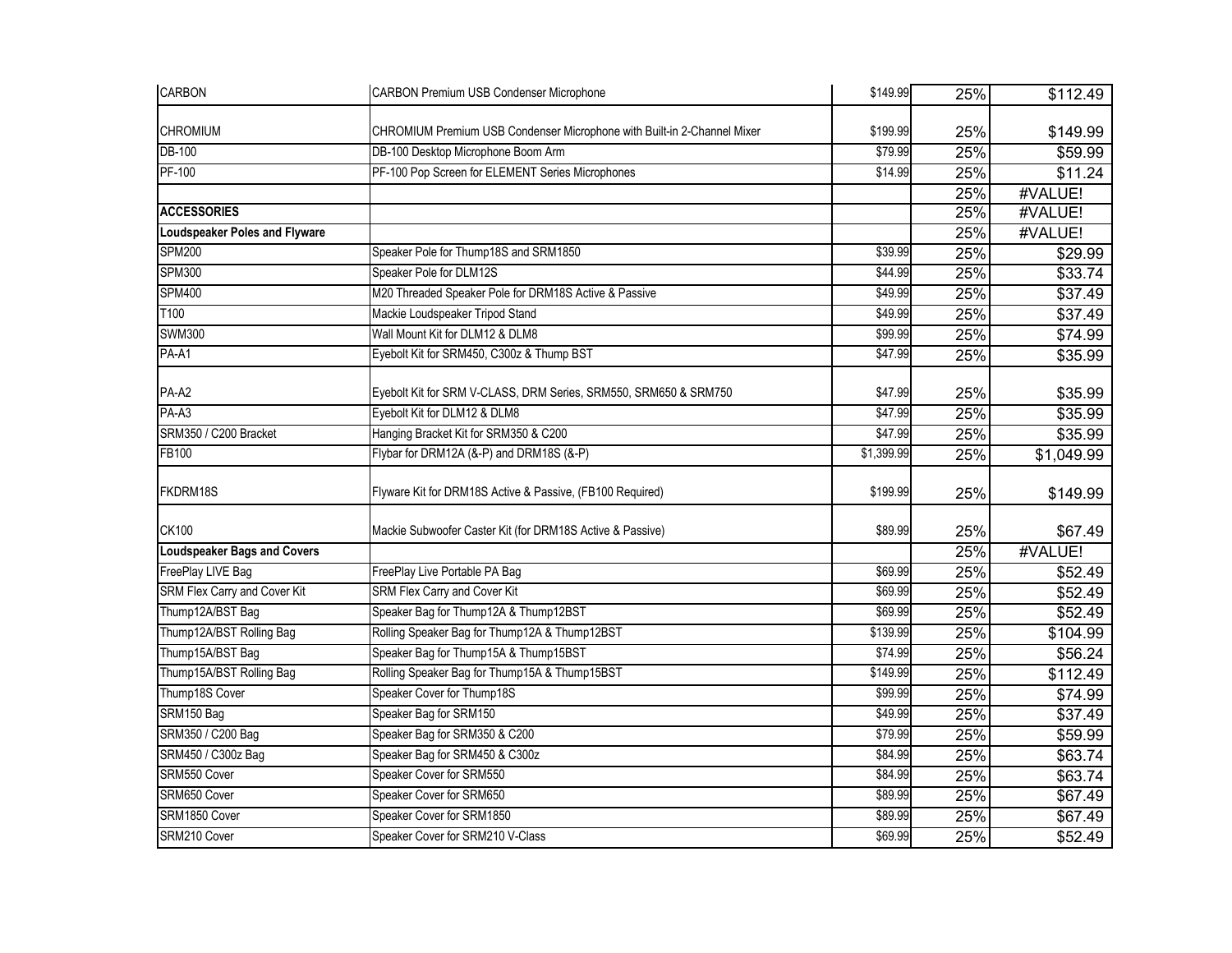| SRM212 Cover                       | Speaker Cover for SRM212 V-Class                     | \$79.99  | 25% | \$59.99             |
|------------------------------------|------------------------------------------------------|----------|-----|---------------------|
| SRM215 Cover                       | Speaker Cover for SRM215 V-Class                     | \$89.99  | 25% | \$67.49             |
| <b>SRM210 Rolling Bag</b>          | Rolling Bag for SRM210 V-Class                       | \$129.99 | 25% | \$97.49             |
| SRM212 Rolling Bag                 | Rolling Bag for SRM212 V-Class                       | \$139.99 | 25% | \$104.99            |
| SRM215 Rolling Bag                 | Rolling Bag for SRM215 V-Class                       | \$149.99 | 25% | \$112.49            |
| DLM8 Bag                           | Speaker Bag for DLM8                                 | \$64.99  | 25% | \$48.74             |
| DLM12 Bag                          | Speaker Bag for DLM12                                | \$79.99  | 25% | \$59.99             |
| <b>DLM12S Cover</b>                | Speaker Cover for DLM12S                             | \$79.99  | 25% | \$59.99             |
| DRM212 Cover                       | Speaker Cover for DRM212 & DRM212-P                  | \$79.99  | 25% | \$59.99             |
| DRM215 Cover                       | Speaker Cover for DRM215 & DRM215-P                  | \$89.99  | 25% | \$67.49             |
| DRM315 Cover                       | Speaker Cover for DRM315 & DRM315-P                  | \$99.99  | 25% | \$74.99             |
| <b>DRM12A Cover</b>                | Speaker Cover for DRM12A & DRM12A-P                  | \$79.99  | 25% | \$59.99             |
| DRM18S Cover                       | Speaker Cover for DRM18S & DRM18S-P                  | \$99.99  | 25% | \$74.99             |
| DRM18S/DRM18S-P w/Caster Cover     | DRM18S/DRM18S-P with Caster Polyester Speaker Cover  | \$99.99  | 25% | \$74.99             |
| <b>Mixer Rackmount Accessories</b> |                                                      |          | 25% | #VALUE!             |
| DL806 / DL1608 Rackmount Kit       | Rackmount Bracket for DL806 & DL1608                 | \$99.99  | 25% | \$74.99             |
| <b>DL32R Install Rackmount Kit</b> | Extended Front and Rear Rackmount Brackets for DL32R | \$59.99  | 25% | $\overline{$}44.99$ |
| ProFX12v3 Install Rack Mount Kit   | ProFX12v3 Install Rack Mount Kit                     | \$59.99  | 25% | \$44.99             |
| ProFX16v3 Install Rack Mount Kit   | ProFX16v3 Install Rack Mount Kit                     | \$59.99  | 25% | \$44.99             |
| 1202VLZ Rackmount Kit              | Rackmount Bracket Set for 1202VLZ4, VLZ3 & VLZ Pro   | \$59.99  | 25% | \$44.99             |
| 1402VLZ Rackmount Kit              | Rackmount Bracket Set for 1402VLZ4, VLZ3 & VLZ Pro   | \$59.99  | 25% | \$44.99             |
| 1642VLZ Rackmount Kit              | Rackmount Bracket Set for 1642VLZ4, VLZ3 & VLZ Pro   | \$59.99  | 25% | \$44.99             |
| 1604VLZ RotoPod Kit                | RotoPod Bracket Set for 1604VLZ4, VLZ3 & VLZ Pro     | \$99.99  | 25% | \$74.99             |
| Onyx12 Rack Ear Kit                | Rack ear kit for Onyx12                              | \$69.99  | 25% | \$52.49             |
| Onyx16 Rack Ear Kit                | Rack ear kit for Onyx16                              | \$69.99  | 25% | \$52.49             |
| <b>Mixer Bags and Covers</b>       |                                                      |          | 25% | #VALUE!             |
| DL806 / DL1608 Bag                 | Mixer Bag for DL806 & DL1608                         | \$89.99  | 25% | \$67.49             |
| DL16S Bag                          | DL16S Digital Mixer Bag                              | \$69.99  | 25% | \$52.49             |
| DL32S Bag                          | DL32S Digital Mixer Bag                              | \$79.99  | 25% | \$59.99             |
| ProFX6v3 Carry Bag                 | ProFX6v3 Carry Bag                                   | \$39.99  | 25% | \$29.99             |
| ProFX10v3 Carry Bag                | ProFX10v3 Carry Bag                                  | \$44.99  | 25% | \$33.74             |
| ProFX12v3 Carry Bag                | ProFX12v3 Carry Bag                                  | \$49.99  | 25% | \$37.49             |
| ProFX16v3 Carry Bag                | ProFX16v3 Carry Bag                                  | \$64.99  | 25% | \$48.74             |
| ProFX22v3 Carry Bag                | ProFX22v3 Carry Bag                                  | \$74.99  | 25% | \$56.24             |
| 402VLZ Bag                         | Mixer Bag for 402VLZ4 & VLZ3                         | \$39.99  | 25% | \$29.99             |
| 802VLZ Bag                         | Mixer Bag for 802VLZ4 & VLZ3                         | \$44.99  | 25% | \$33.74             |
| 1202VLZ Bag                        | Mixer Bag for 1202VLZ4, VLZ3 & VLZ Pro               | \$49.99  | 25% | \$37.49             |
| 1402VLZ Bag                        | Mixer Bag for 1402VLZ4, VLZ3 & VLZ Pro               | \$54.99  | 25% | \$41.24             |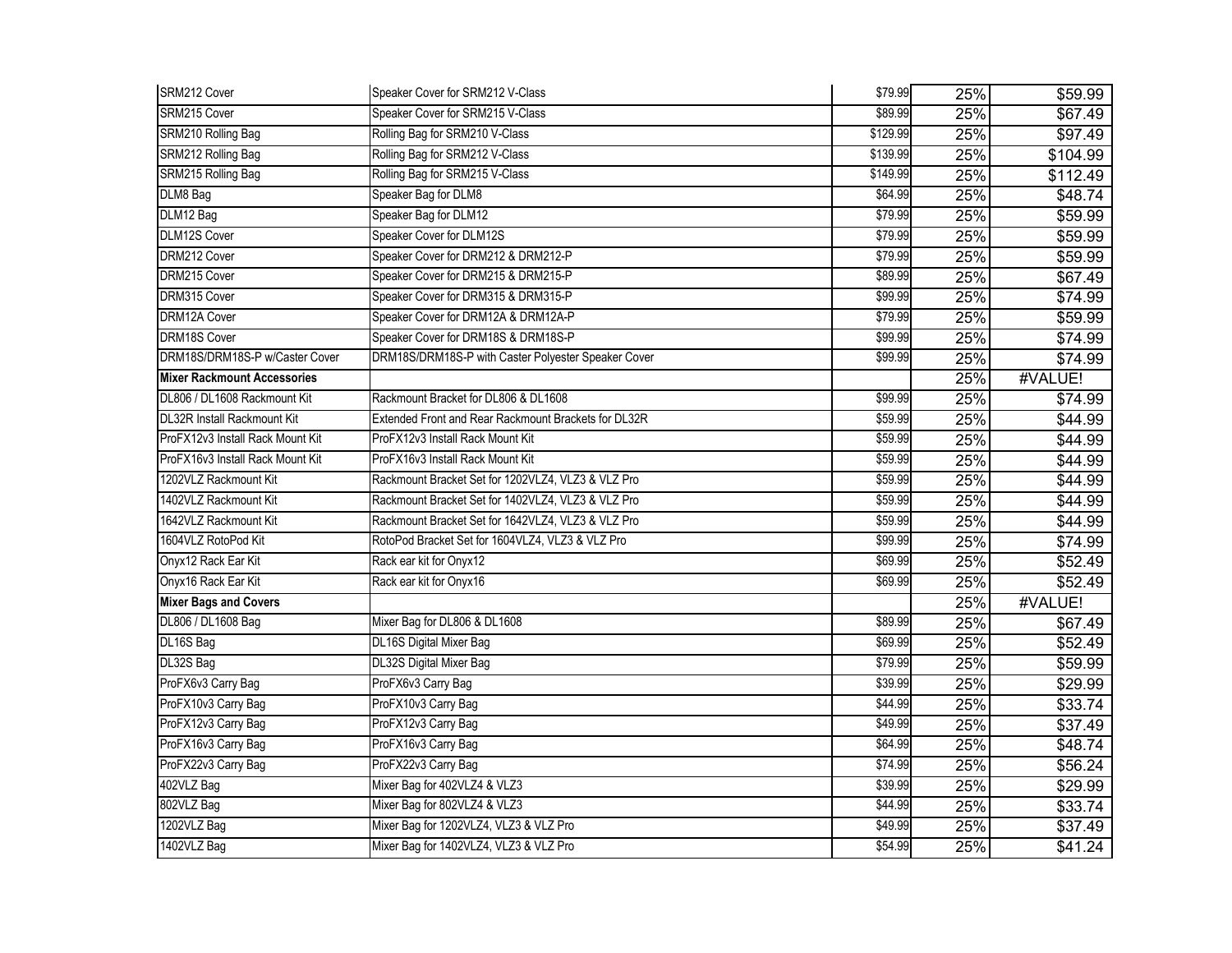| 1604VLZ Bag                                | Mixer Bag for 1604VLZ4, VLZ3 & VLZ Pro                     | \$59.99 | 25% | \$44.99         |
|--------------------------------------------|------------------------------------------------------------|---------|-----|-----------------|
| Powered Mixer Bag                          | Mixer Bag for PPM608 & PPM1008                             | \$74.99 | 25% | \$56.24         |
| Onyx8 Carry Bag                            | Carry bag for Onyx8                                        | \$54.99 | 25% | \$41.24         |
| Onyx12 Carry Bag                           | Carry bag for Onyx12                                       | \$64.99 | 25% | \$48.74         |
| Onyx16 Carry Bag                           | Carry bag for Onyx16                                       | \$74.99 | 25% | \$56.24         |
| DL806 / DL1608 Cover                       | Dust Cover for DL806 & DL1608                              | \$24.99 | 25% | \$18.74         |
| ProFX10v3 Dust Cover                       | ProFX10v3 Dust Cover                                       | \$19.99 | 25% | \$14.99         |
| ProFX12v3 Dust Cover                       | ProFX12v3 Dust Cover                                       | \$20.99 | 25% | \$15.74         |
| ProFX16v3 Dust Cover                       | ProFX16v3 Dust Cover                                       | \$24.99 | 25% | \$18.74         |
| ProFX22v3 Dust Cover                       | ProFX22v3 Dust Cover                                       | \$24.99 | 25% | \$18.74         |
| ProFX30v3 Dust Cover                       | ProFX30v3 Dust Cover                                       | \$26.99 | 25% | \$20.24         |
| 1604VLZ Cover                              | Dust Cover for 1604VLZ4, VLZ3 & VLZ Pro                    | \$29.99 | 25% | \$22.49         |
| 2404VLZ Cover                              | Dust Cover for 2404VLZ4, VLZ3 & VLZ Pro                    | \$34.99 | 25% | \$26.24         |
| 3204VLZ Cover                              | Dust Cover for 3204VLZ4, VLZ3 & VLZ Pro                    | \$34.99 | 25% | \$26.24         |
| Onyx12 Dust Cover                          | Dust cover for Onyx12                                      | \$24.99 | 25% | \$18.74         |
| Onyx16 Dust Cover                          | Dust cover for Onyx16                                      | \$26.99 | 25% | \$20.24         |
| Onyx24 Dust Cover                          | Dust cover for Onyx24                                      | \$29.99 | 25% | \$22.49         |
| DL806 & DL1608 Dock Accessories            |                                                            |         | 25% | #VALUE!         |
| iPad 2 / 3 / 4 Tray Kit                    | Tray for iPad 2 / 3 / 4                                    | \$39.99 | 25% | $\sqrt{$29.99}$ |
| iPad Air Tray Kit                          | Tray for iPad 2017, iPad Pro 9.7", iPad Air / 2 and iPad 4 | \$39.99 | 25% | \$29.99         |
| iPad mini Tray Kit                         | Tray for iPad mini / 2 / 3                                 | \$39.99 | 25% | \$29.99         |
| <b>FreePlay Battery Accessory</b>          |                                                            |         | 25% | #VALUE!         |
| FreePlay Lithium-Ion Battery (Old Version) | Lithium Ion Battery for FreePlay (Old Version)             | \$69.99 | 25% | \$52.49         |
| In Ear Monitor Accessories                 |                                                            |         | 25% | #VALUE!         |
| MP Series Small Silicone Black Tips Kit    | MP Series Small Silicone Black Tips Kit                    | \$14.99 | 25% | \$11.24         |
| MP Series Medium Silicone Black Tips Kit   | MP Series Medium Silicone Black Tips Kit                   | \$14.99 | 25% | \$11.24         |
| MP Series Large Silicone Black Tips Kit    | MP Series Large Silicone Black Tips Kit                    | \$14.99 | 25% | \$11.24         |
| MP Series Small Foam Black Tips Kit        | MP Series Small Foam Black Tips Kit                        | \$19.99 | 25% | \$14.99         |
| MP Series Medium Foam Black Tips Kit       | MP Series Medium Foam Black Tips Kit                       | \$19.99 | 25% | \$14.99         |
| MP Series Large Foam Black Tips Kit        | MP Series Large Foam Black Tips Kit                        | \$19.99 | 25% | \$14.99         |
| MP Series MMCX Cable Kit                   | MP Series MMCX Cable Kit                                   | \$39.99 | 25% | \$29.99         |
| <b>Other Accessories</b>                   |                                                            |         | 25% | #VALUE!         |
| Mackie T-shirt - Medium                    | Medium Black T-shirt with White Mackie Logo                | \$9.99  | 25% | \$7.49          |
| Mackie T-shirt - Large                     | Large Black T-shirt with White Mackie Logo                 | \$9.99  | 25% | $\sqrt{$7.49}$  |